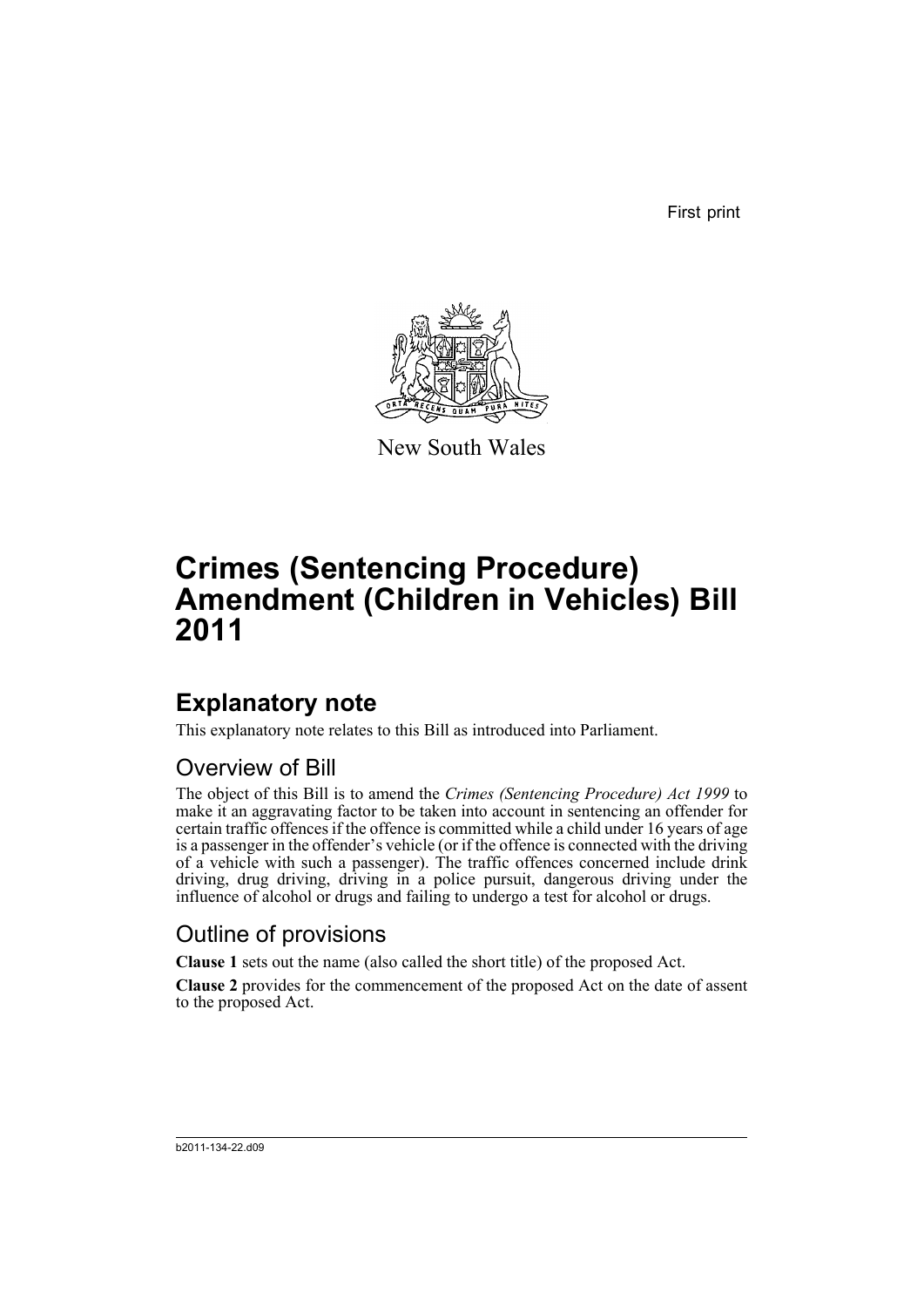Crimes (Sentencing Procedure) Amendment (Children in Vehicles) Bill 2011

Explanatory note

#### **Schedule 1 Amendment of Crimes (Sentencing Procedure) Act 1999 No 92**

**Schedule 1 [1]** provides that it is an aggravating factor if the offence was a *prescribed traffic offence* and was committed while a child under 16 years of age was a passenger in the offender's vehicle. **Schedule 1 [3]** specifies the prescribed traffic offences, which are as follows:

- (a) driving with the prescribed concentration of alcohol in the person's breath or blood,
- (b) driving with drugs in the person's oral fluid, blood or urine,
- (c) driving under the influence of alcohol or drugs,
- (d) refusing a breath test or analysis for alcohol or an oral fluid test or sample for drugs,
- (e) refusing, or preventing a medical practitioner or nurse from taking, a urine test or blood sample, or wilfully altering a blood or urine sample,
- (f) dangerous driving occasioning death or grievous bodily harm while under the influence of alcohol or drugs or in a police pursuit,
- (g) driving dangerously and not stopping when being pursued by police officers.

**Schedule 1 [2]** provides that certain prescribed traffic offences which may occur away from the vehicle, such as at a police station or hospital, are taken to have been committed while a child under 16 years of age was a passenger in the offender's vehicle if the offence was part of a series of events that involved the driving of the vehicle while the child was a passenger in the vehicle.

**Schedule 1 [4]** enables savings and transitional regulations to be made as a consequence of the enactment of the proposed Act.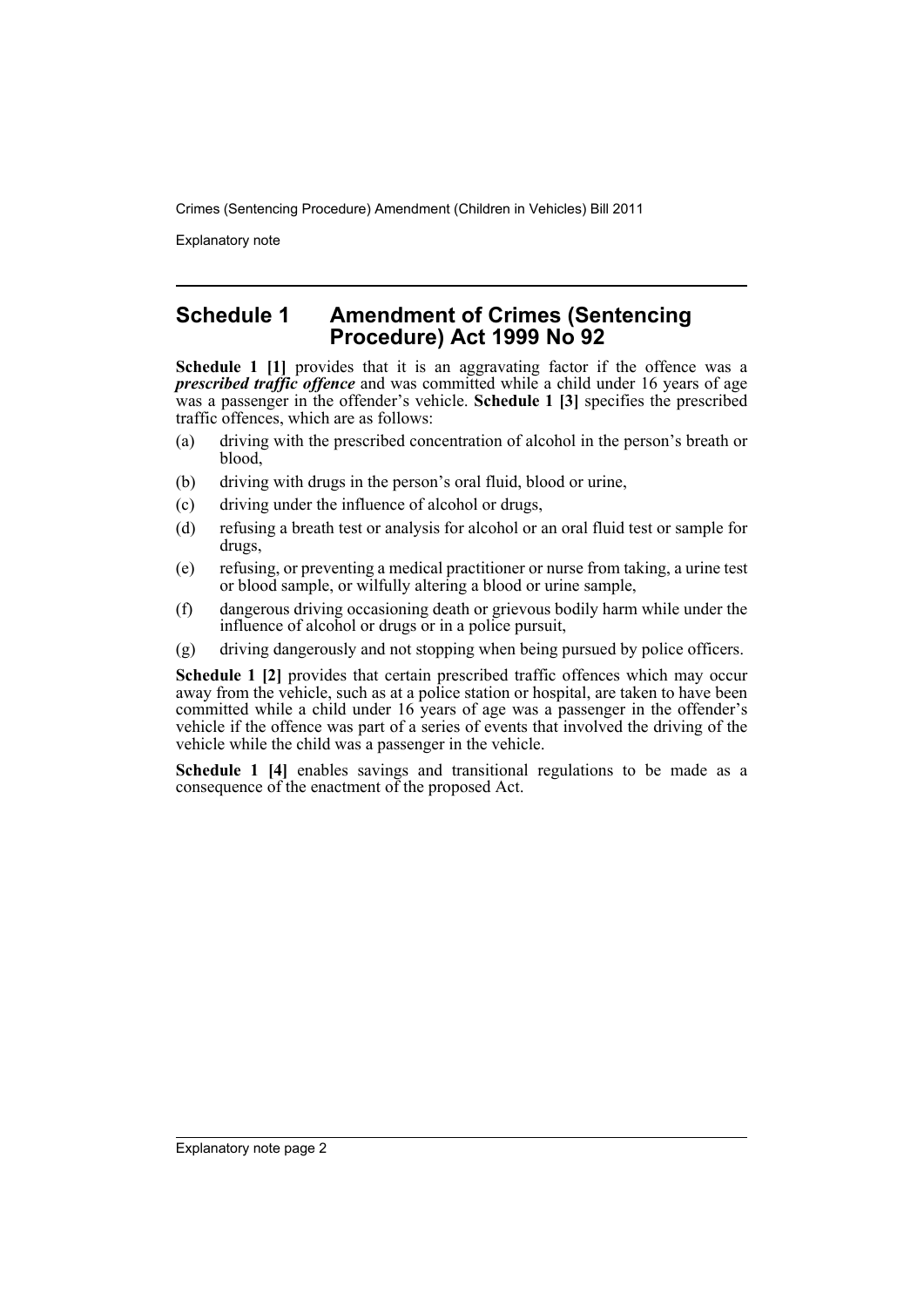First print



New South Wales

# **Crimes (Sentencing Procedure) Amendment (Children in Vehicles) Bill 2011**

### **Contents**

|            |                                                              | Page |
|------------|--------------------------------------------------------------|------|
| 1          | Name of Act                                                  |      |
|            | Commencement                                                 |      |
| Schedule 1 | Amendment of Crimes (Sentencing Procedure) Act 1999<br>No 92 |      |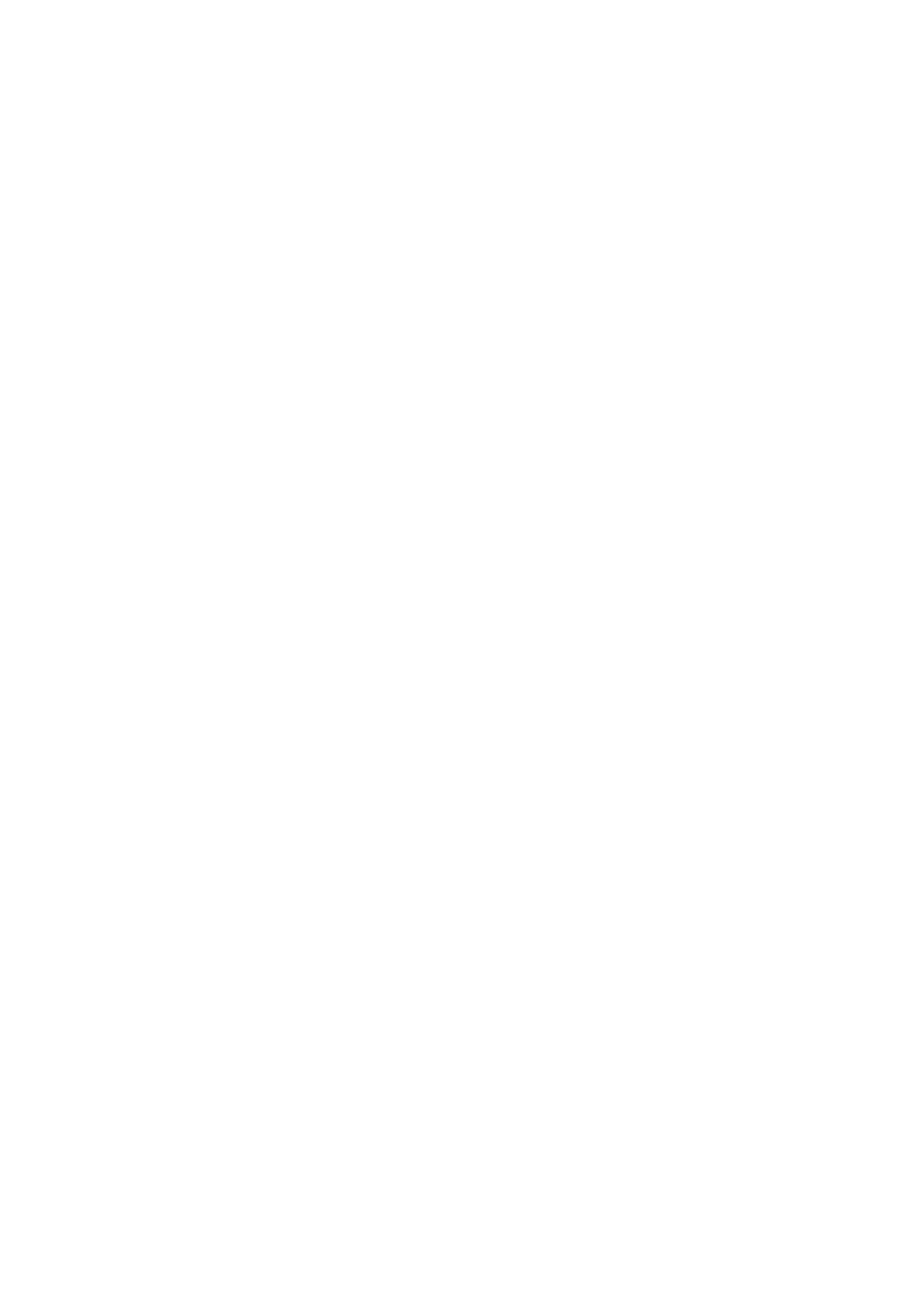

New South Wales

## **Crimes (Sentencing Procedure) Amendment (Children in Vehicles) Bill 2011**

No , 2011

#### **A Bill for**

An Act to amend the *Crimes (Sentencing Procedure) Act 1999* to make it an aggravating factor in sentencing for certain traffic offences where a child was present in the offender's vehicle.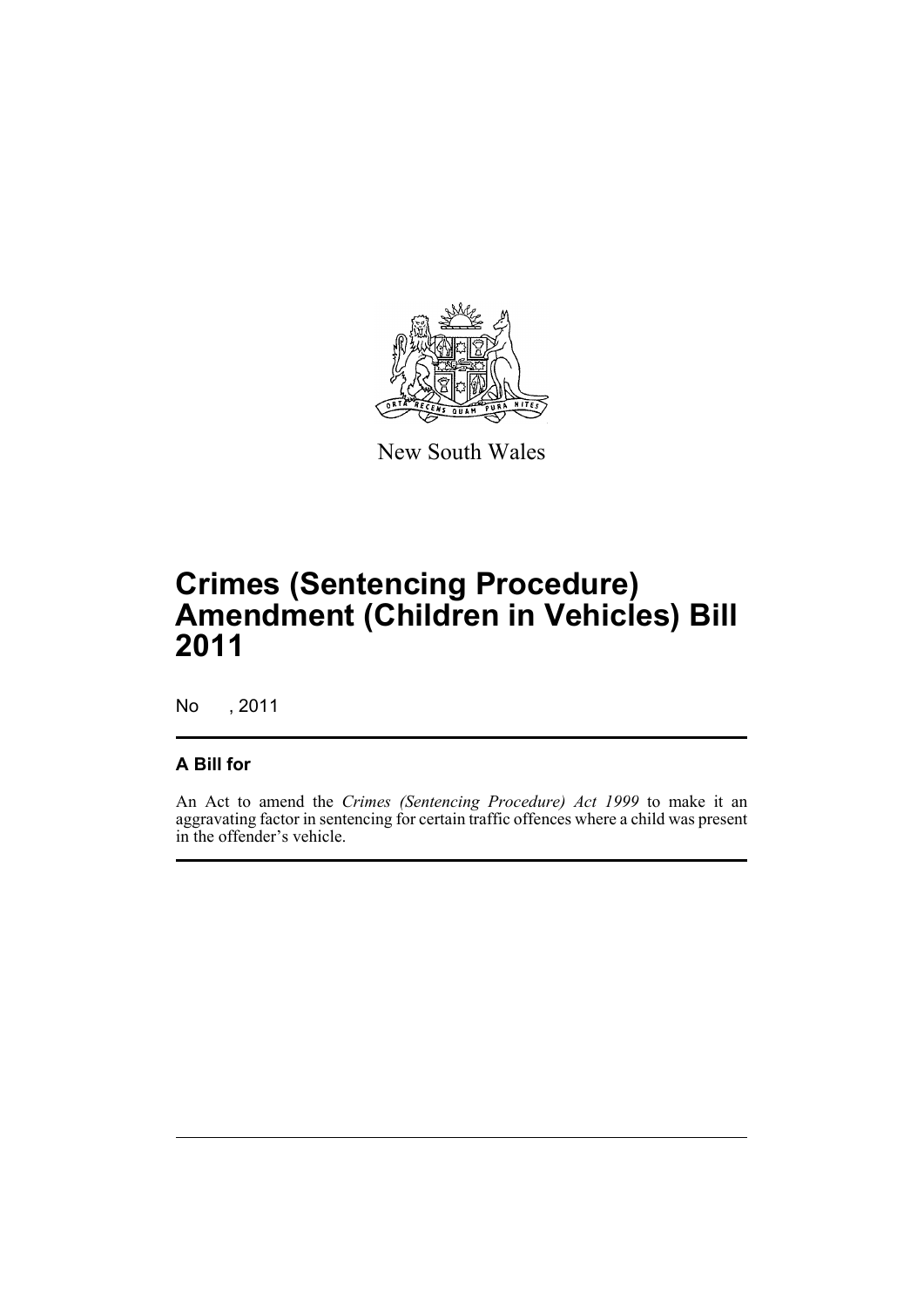<span id="page-5-1"></span><span id="page-5-0"></span>

| The Legislature of New South Wales enacts: |                                                                                             |                     |
|--------------------------------------------|---------------------------------------------------------------------------------------------|---------------------|
|                                            | Name of Act                                                                                 |                     |
|                                            | This Act is the Crimes (Sentencing Procedure) Amendment (Children<br>in Vehicles) Act 2011. | 3<br>$\overline{4}$ |
|                                            | Commencement                                                                                | 5                   |
|                                            | This Act commences on the date of assent to this Act.                                       | 6                   |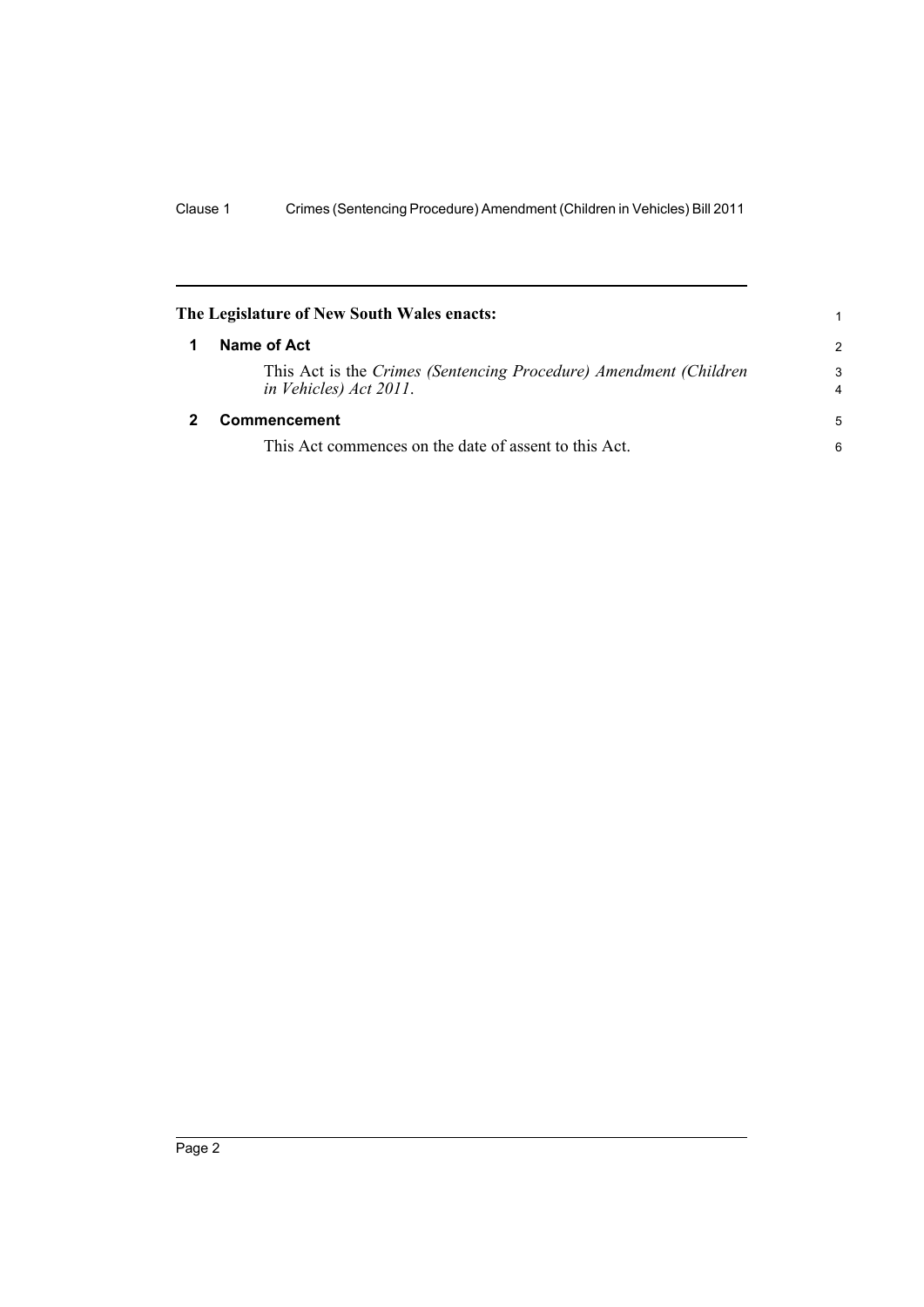Crimes (Sentencing Procedure) Amendment (Children in Vehicles) Bill 2011

Amendment of Crimes (Sentencing Procedure) Act 1999 No 92 Schedule 1

1 2

#### <span id="page-6-0"></span>**Schedule 1 Amendment of Crimes (Sentencing Procedure) Act 1999 No 92**

| [1] |                                     |     | Section 21A Aggravating, mitigating and other factors in sentencing                                                                                                                                                                                                                                                                                                                                                                                                    | 3                                      |
|-----|-------------------------------------|-----|------------------------------------------------------------------------------------------------------------------------------------------------------------------------------------------------------------------------------------------------------------------------------------------------------------------------------------------------------------------------------------------------------------------------------------------------------------------------|----------------------------------------|
|     | Insert after section 21A $(2)$ (o): |     |                                                                                                                                                                                                                                                                                                                                                                                                                                                                        |                                        |
|     |                                     | (p) | without limiting paragraph (ea), the offence was a<br>prescribed traffic offence and was committed while a child<br>under 16 years of age was a passenger in the offender's<br>vehicle.                                                                                                                                                                                                                                                                                | 5<br>$\,6\,$<br>$\overline{7}$<br>8    |
| [2] | Section 21A (5C)                    |     |                                                                                                                                                                                                                                                                                                                                                                                                                                                                        | 9                                      |
|     | Insert after section 21A (5B):      |     |                                                                                                                                                                                                                                                                                                                                                                                                                                                                        |                                        |
|     | (5C)                                |     | For the purpose of subsection $(2)$ $(p)$ , an offence under section<br>13 (2), 15 (4), 18B (2), 18D (2), 22 (2), 24D (1) or 29 (2) of the<br>Road Transport (Safety and Traffic Management) Act 1999 is<br>taken to have been committed while a child under 16 years of age<br>was a passenger in the offender's vehicle if the offence was part<br>of a series of events that involved the driving of the vehicle while<br>the child was a passenger in the vehicle. | 11<br>12<br>13<br>14<br>15<br>16<br>17 |
| [3] | <b>Section 21A (6)</b>              |     |                                                                                                                                                                                                                                                                                                                                                                                                                                                                        | 18                                     |
|     | Insert in alphabetical order:       |     |                                                                                                                                                                                                                                                                                                                                                                                                                                                                        | 19                                     |
|     |                                     |     | <i>prescribed traffic offence</i> means an offence under any of the<br>following provisions:                                                                                                                                                                                                                                                                                                                                                                           | 20<br>21                               |
|     |                                     | (a) | sections 9, 11B (1) and (3), 12 (1), 13 (2), 15 (4), 18B (2),<br>18D (2), 22 (2), 24D (1) and 29 (2) of the <i>Road Transport</i><br>(Safety and Traffic Management) Act 1999,                                                                                                                                                                                                                                                                                         | 22<br>23<br>24                         |
|     |                                     | (b) | sections 51B (1) and 52A (1) (a) and (3) (a) of the Crimes<br>Act 1900,                                                                                                                                                                                                                                                                                                                                                                                                | 25<br>26                               |
|     |                                     | (c) | section 52A $(2)$ and $(4)$ of the <i>Crimes Act 1900</i> in the<br>circumstances of aggravation referred to in section<br>52A $(7)$ (a), (c) or (d) of that Act.                                                                                                                                                                                                                                                                                                      | 27<br>28<br>29                         |

Page 3